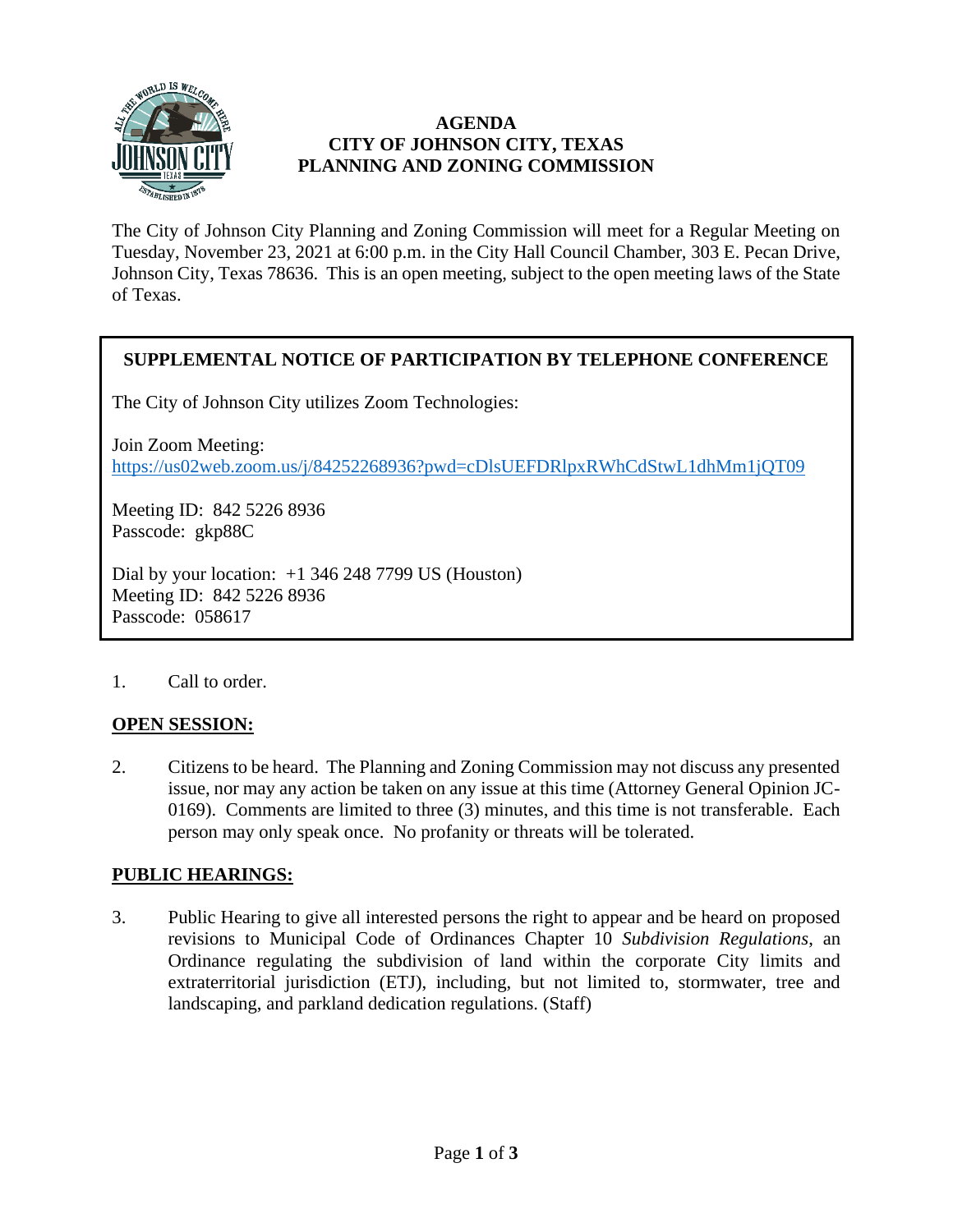### **PUBLIC HEARINGS Cont.:**

- 4. Public Hearing to give all interested persons the right to appear and be heard on repealing Municipal Code of Ordinances Chapter 1 *General Provisions*, Article 1.09 *Historic Preservation* in its entirety and amending Chapter 14 *Zoning*, Article 14.02 *Zoning Ordinance*, Exhibit A *Zoning Ordinance*, Article III. *Zoning Districts* by enacting Division 2. *Historic Preservation*. (Staff)
- 5. Public Hearing to give all interested persons the right to appear and be heard on reaffirming and/or establishing Zoning District boundaries for the City of Johnson City, Texas. (Staff)

# **ITEMS FOR INDIVIDUAL CONSIDERATION:**

- 6. Discussion of and action on the minutes of the Regular Meeting of the Planning and Zoning Commission dated June 22, 2021. (Staff; Approval Item)
- 7. Discussion of and action on proposed revisions to Municipal Code of Ordinances Chapter 10 *Subdivision Regulation*, an Ordinance regulating the subdivision of land within the corporate City limits and extraterritorial jurisdiction (ETJ), including, but not limited to, stormwater, tree and landscaping, and parkland dedication regulations. (Staff; Recommendation Item)
- 8. Discussion of and action on repealing Municipal Code of Ordinances Chapter 1 *General Provisions*, Article 1.09 *Historic Preservation* in its entirety and amending Chapter 14 *Zoning*, Article 14.02 *Zoning Ordinance*, Exhibit A *Zoning Ordinance*, Article III. *Zoning Districts* by enacting Division 2. *Historic Preservation*. (Staff; Recommendation Item)
- 9. Discussion of and action on reaffirming and/or establishing Zoning District boundaries for the City of Johnson City, Texas. (Staff; Recommendation Item)

#### *Adjourn.*

I certify that this Agenda was posted on November 15, 2021 at 4:12 p.m.

**\_\_\_\_\_**\_\_\_\_\_\_\_\_\_\_\_\_\_\_\_\_\_\_\_\_\_\_\_\_\_\_\_\_\_\_\_

Rick Schroder Chief Administrative Officer